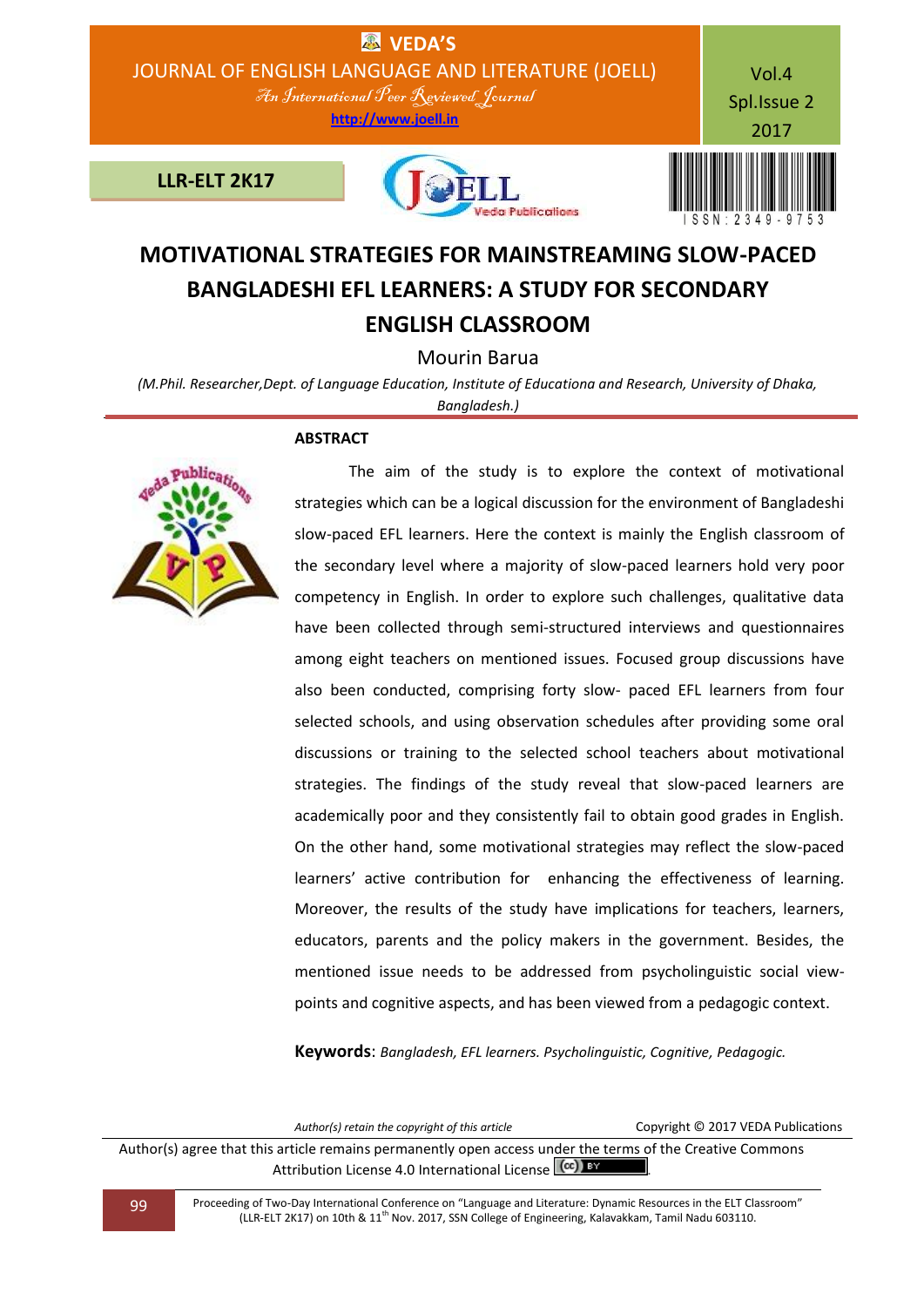#### **INTRODUCTION**

This study aims at exploring a logical discussion of why many normal learners (not psychologically impaired) are identified as slowpaced in their learning and, this research scheme has tried to determine some techniques (motivational strategies) for placing them on track with the mainstream learners in English Classroom. How the slow-paced learners get aspiration in learning English language in a foreign language context has been addressed in this study and, whether the general motivational strategies of educational psychology is effective in developing learner's merit has also been described in the light of classroom observation and from the collected data. Finally, some recommendations have also been put forward so that there might be some positive changes in English language classroom practices for developing cognitive processing ability of the slow-paced learners and thus they can be turned into better asset of our country.

To identify the term slow-paced learner, many psychologists, teachers and educational researchers use a range of terms to refer to learners whose achievement is low. In this study researcher has used the term slow-paced learners, who are defined as "children who are doing poorly in school, yet are not eligible for special education" (Shaw, Grimes & Bulman, 2005: 11). As Lescano (1995) explains-

> "It is important to distinguish between slow learners and those who are learning-disabled: The first one is the student who does not learn successfully due to general socio-cultural problems, frustrating past language classroom experiences, inadequate use of strategies, or lack of interest. The second type of slow learner is the student formally diagnosed as "learning-disabled" by specialists in child psychology".

However, the research topic has been designed to conduct this study; it has been performed to observe the effectiveness of motivation (Shaw, 2005) on English language developmental skills on the basis of adaptive, communicative and cognitive aptitudes of Bangladeshi slow-paced EFL learners those are studying at the secondary school level and having

borderline intelligence particularly in English. Mainstreaming the slow-paced learners in classroom is an important issue as it approaches the issues of brainstorming and cognitive processing for developing learners' ability to acquire knowledge on a foreign language through different types of motivational strategies as well as the application of some theories of educational psychology into real life classroom practices so that motivational strategies for mainstreaming the slow-paced learners have been sought through this study.

#### **DEFINITION OF KEY TERMS**

- o **Motivation:** A special kind of encouragement using mental satisfactory words or concrete objects with a note of thanks.
- o **Strategies:** Techniques used in the classroom for English Language Teaching (ELT).
- o **Slow Paced Learners:** Language learners who take unusually long time with below the average level ability to learn English as a second language.
- o **EFL**: (English as a foreign language), a context where English does not enjoy the privilege of second language.

## **STATEMENT OF THE PROBLEM**

In this research, two particular issues have been addressed for in-depth investigation and inquisition. The first one is to explore the situation of Bangladeshi slow-paced EFL learners by investigating both their previous and current academic record statistics and their class teacher's opinion. The second one is to determine the importance of motivational strategies by observing a single group of learners from selected schools of outer Dhaka city of Bangladesh after providing some oral discussions or training about the concept on motivational strategic approaches to the selected school teachers. As these two issues have been handled properly, the research has been able to sort out why many English language learners in Bangladesh are still slow-paced and what particular strategies might help them to learn English smoothly and at a normal pace like the general learners.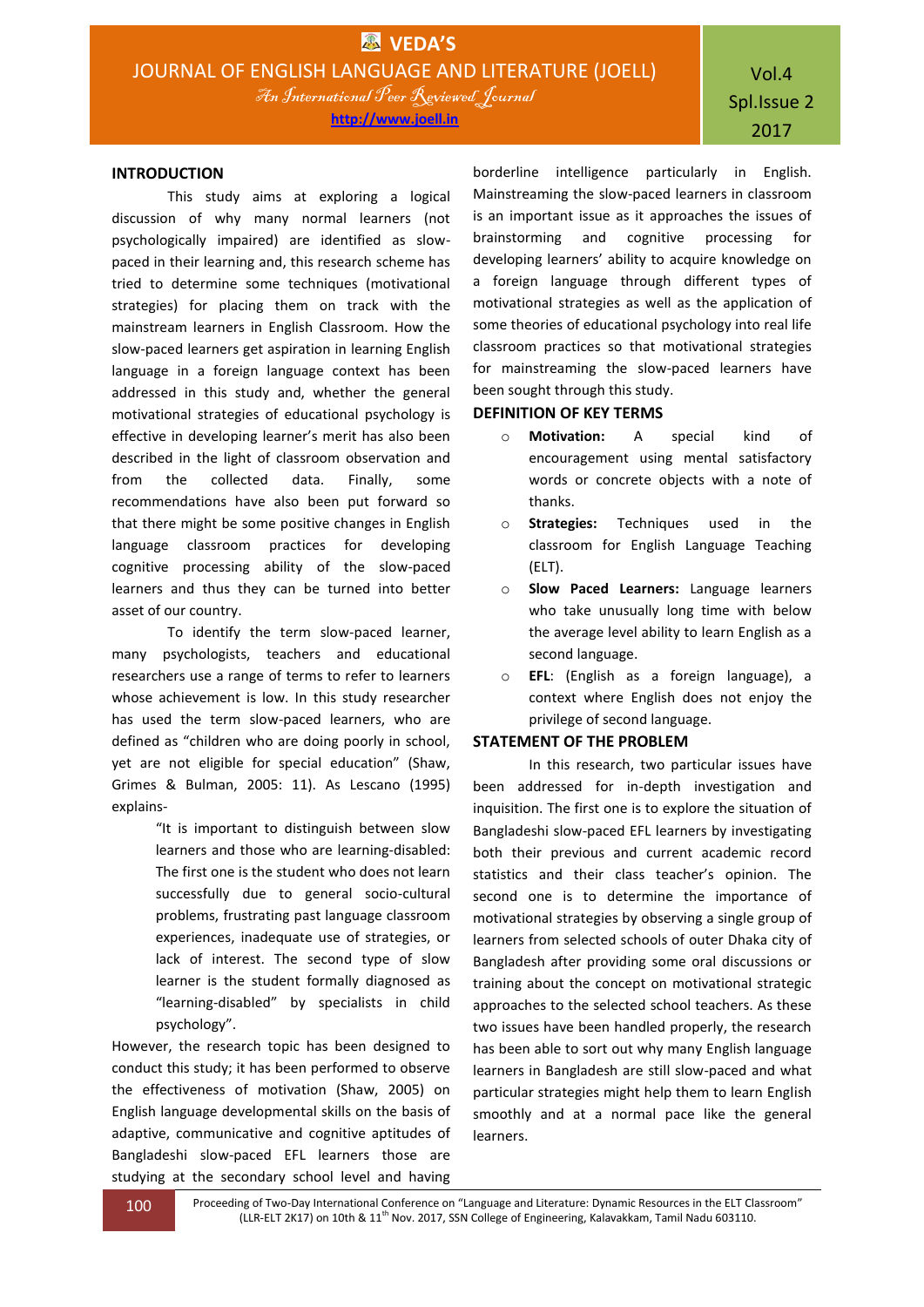#### **RATIONALE OF THE STUDY**

It was the primary assumption that proper motivation can make a slow-paced learner efficient in his or her language learning process and s/he can prove herself/ himself as a true asset of a country. This is also applicable for Bangladesh according to our research findings. Thus, they can help the nation to progress faster because it is believed that if they can be brought under proper process of mainstream then the learners may to a great extent be successful in learning English language and also in their individual and social life. Thus, EFL learners can contribute a lot to the development of their selves, society, and country. Therefore, it is very crucial to understand that the relationship between motivation and foreign language learning of the slow-paced learners and, in regards of mainstreaming the slowpaced learners is a detailed study which has certainly been beneficial for the learners and the education sector as well. Besides, a few studies with some lack have been conducted in this area in the context of Bangladesh and these studies do not correlate any specific issue like researcher has chosen for this study. Besides the issue needs to be addressed from psycholinguistic and social view points and cognitive aspects, and has been viewed from a pedagogic context.

#### **OBJECTIVES OF THE STUDY**

The objectives of this study are:

- 1. To explore the context of EFL slow-paced learners
- 2. To determine the motivational strategies for slow-paced learners
- 3. To describe the effectiveness of these motivational strategies for mainstreaming the slow- paced learners

# **SCOPE OF THE STUDY**

Mainstreaming the slow-paced EFL learners at any level is comparatively a new area of study in the context of Bangladesh and therefore, there have been a lot of scopes to explore many important areas and issues in this field. With motivation being one of the key factors that determine success in L2 learning, strategies in motivating language learners should be seen as an important aspect of the theoretical analysis of L2 motivation.

#### **LITERATURE REVIEW**

Identifying slow-paced learners is a challenging task and a burning issue for the researchers of this field (Shaw, 2003; Sing, 2004). Academically slow learners are usually identified based on their attained scores on intelligence tests, with IQs in between 75 and 89 (Shaw, 2008:292). But a slow-paced learner is to some extent different from normal children in learning capacity and fails to fulfill the average standard academic requirements year to year. The intelligence test scores of such type of slow learners are prone to be low from the average. However, these scores are not too low to meet the huge discrepancy set as an inclusion criterion for special educational services (Mercer, 1996). Although slow learner may have special educational needs, yet they do not fit neatly into the special education system and generally study at normal schools (MacMillan, Gresham, Bocian, & Lambros, 1998). Academic slow-paced learners are also identified as dull or below the average children. Slow-paced learners usually get confused to solve tasks involving abstract, symbolic, and conceptual skills (Lowenstein, 2003).

Motivation is taken as a vital individual difference variable in determining long term second language (L2) learning success. Theories of L2 learning motivation and approaches to research have evolved over time, influenced by work in psychology and education (e.g. Deci & Ryan, 1985; Eccles & Wigfield, 1995), as well as criticisms from L2 researchers (e.g. Crookes & Schmidt, 1991). The early major socio-psychological model of Gardner and Lambert (1959) put emphasis on integrative versus instrumental orientations as the driving forces of motivation. Integrative orientation can be defined 'a genuine interest in learning the second language in order to come closer to the other language community' (Gardner, 2001, p. 5). An instrumental orientation is recognized as learning the L2 in order to achieve external rewards, such as better career prospects or financial gains. One of the latest theory of L2 motivation is Dörnyei's (2005, 2009) L2 Motivational Self-System. The central idea in this theory is the notion of the L2 self, distinguishing between an *idea* land an *ought-to* L2 self. The first one contains the credits one wishes to possess.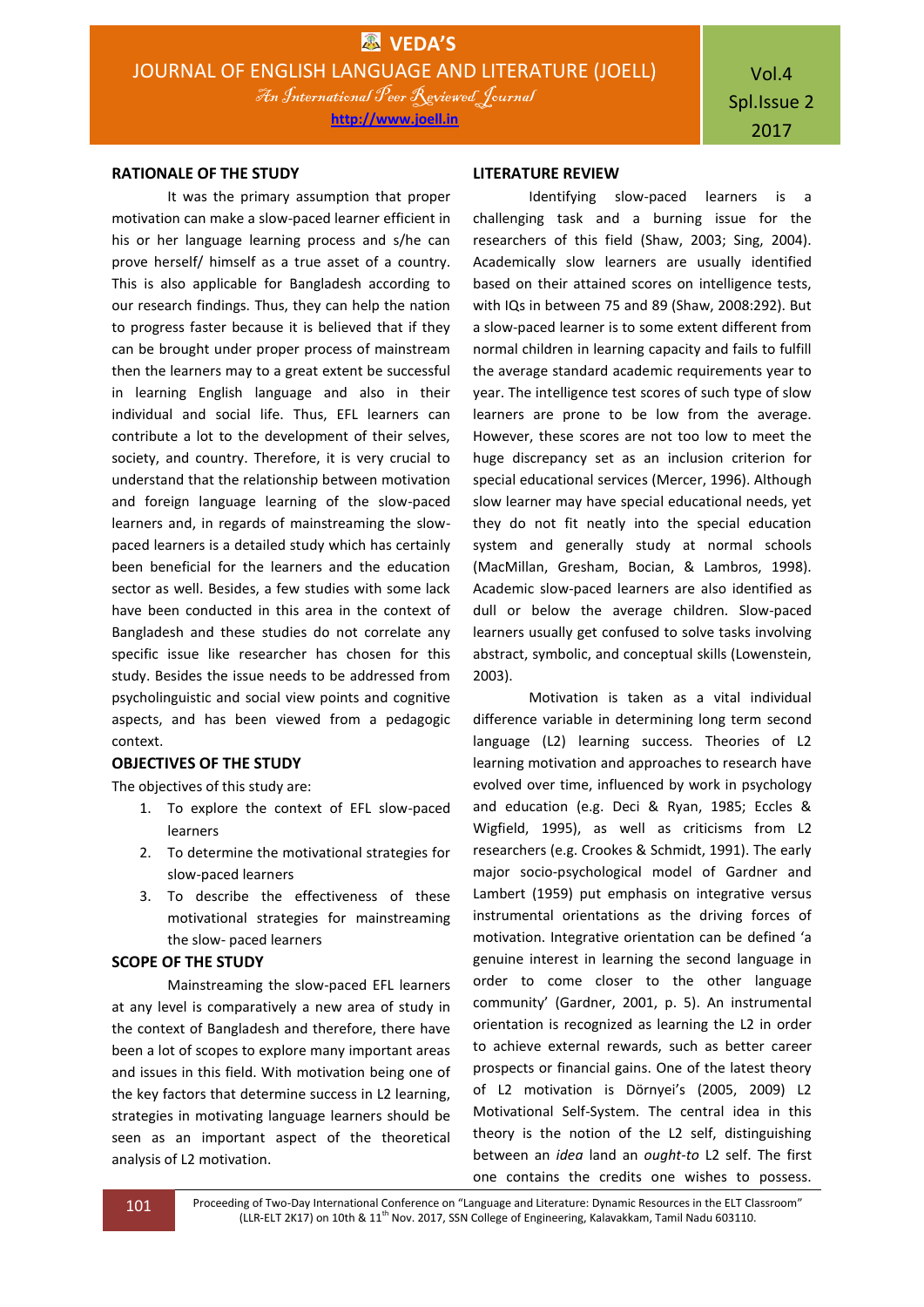Accordingly, if the individual we might want to end up speaks an L2, this is an effective motivation to acquire the L2. The second one envelops the characteristics one believes one should have to meet expectations (of noteworthy others) and to stay away from conceivable negative results.

According to Dornyei (1994); Ryan and Deci (2000), there are such types of motivation from the sociopsychological point of view:

- 1. Instrumental: (Pragmatic gain)- getting a better job (refers to students goal of learning a target language such as- getting good marks, winning a prize or getting a good job)
- 2. Integrative: positive attitude and feeling towards a L2 group(relates to learner's positive attitude towards target language)

The other most well-known concept: Selfdetermination theory divided motivation into 2 (two) categories based on reasons or goals that leads to action. This are-

- 1. Intrinsic: satisfying one's curiosity (refers to the excitement or enjoyment of doing an activity) while,
- 2. Extrinsic: getting rewards (refers to the outcome or reward of doing the action such as good grades)

Moreover, motivational strategies for mainstreaming the slow-paced EFL learners, collaborative learning is a significant issue. Collaborating learning theory, scaffolding theory of Vygotsky (Slavin, 2006), social learning theory of Bandura and Chomsky's Language Acquisition Device which is commonly known as LAD (Chomsky, 1957) will be consulted along with different motivational theories of education including Maslow's hierarchy of needs theory (1943). Collaborative learning emphasizes on the importance and effectiveness of learning in group and scaffolding emphasizes the importance of peers in learning. According to this theory learners learn better from their more competent peers and sometimes from adults. Although it is fair to say that learner's differences, such as aptitude, style, and strategies, as a sub-area of second language acquisition, and applied linguistics more generally, have not been integrated into other areas of investigation, and have not excited much theoretical or practical interest in

recent years. Other sub-areas, principally those associated with universal processes, have generated a much higher level of empirical research (Dörnyei and Skehan). According to O'Malley and Chamot (1990), Oxford (1990), and Wenden (1991), sometimes it might be the concept of "language learning strategy"  $-$  which reflects the learner's active contribution to enhancing the effectiveness of his or her own learning , which would had reached mainstream recognition in the L2 field (cited in Dörnyei and Skehan). As stated by (Ames, 1992a in Morgan *et al.*, 1992) when teachers emphasize selfreferenced improvement and when improving one's best achievement which is defined as success and, then mastery motivational environment and that is present in and in such motivation only task not ego which is involved. On the other hand, when normative comparisons are inspired by the teachers then performance motivation that involves 'ego' prevails as it compares the success of one student to that of the others. It is better, that is why, to practice the first one in a foreign language classroom like the English language classroom because it may make the learners relaxed and, the slow-paced learners do not involve them with full interest and effort if their performance is compared to that of others.

Different researches demonstrate that academically slow-paced EFL learners face critical educational and behavioral challenges in the schools due to their inadequacies in intellect and psychosocial abilities (Anastasia, Elein, & Effi, 2006; Shaw, 2008). They vary from average students in the rate of learning and need much outer incitement do the basic of work (Krishnakumar, Geeta, & Palat, 2006; Stenhouse, 2005). This is likewise all around documented that slow-paced learners do work at their capacity level yet underneath their evaluation level, which thus prompts their adjustment issues in mainstream classrooms (Krishnakumar et al., 2006). Their shortage in abilities make them vulnerable or at risk of a few psychosocial issues. These issues could just be tended to by incorporating interventional teaching methodologies in the inclusive classrooms for their accommodation and to improve the rate of their sufficient psychosocial advancement i.e., better adult and peer interactions, improved open and expressive communication, and modesty of self-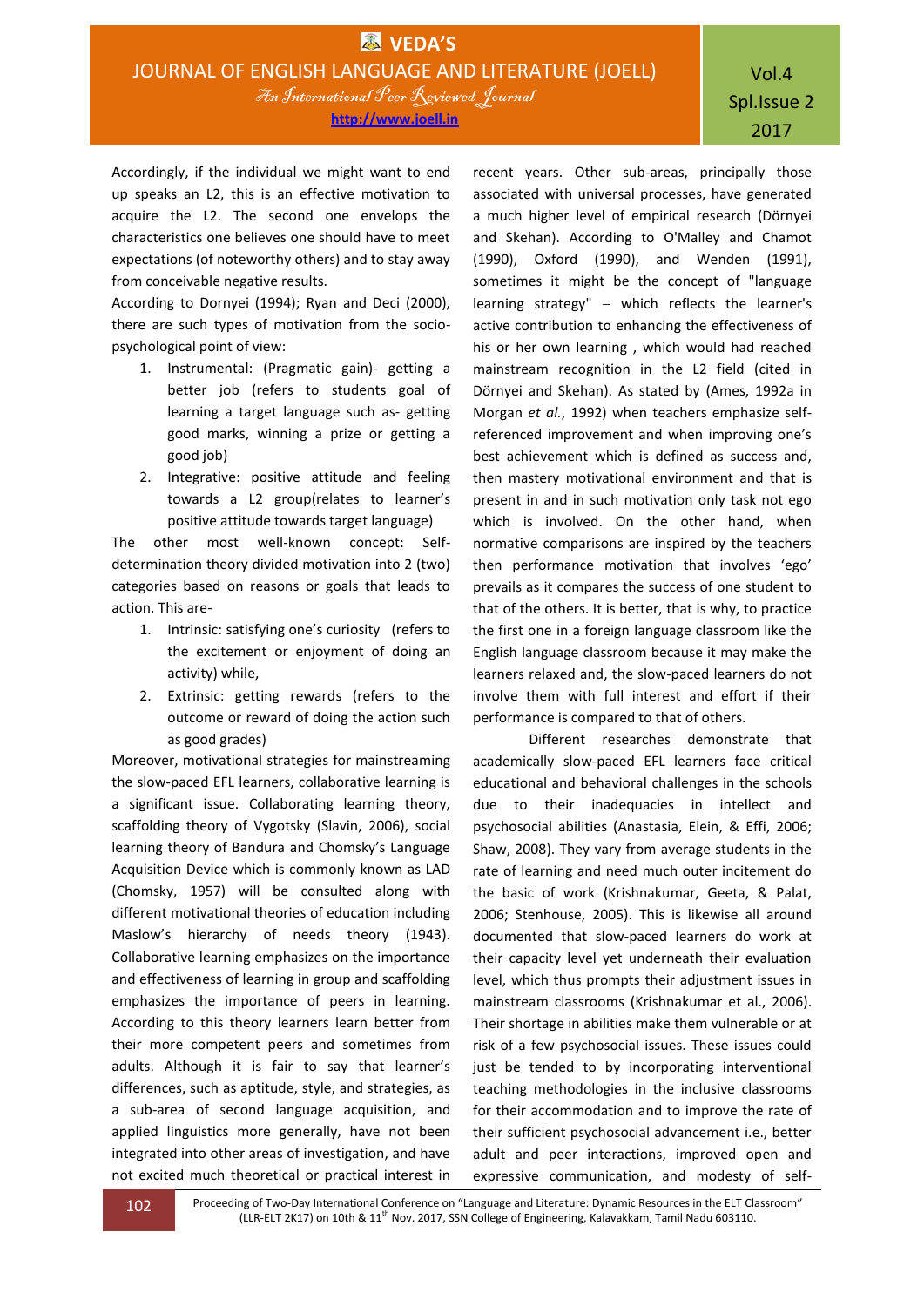concept, and social role by communicating logical reasoning and understanding of environmental demands (Anastasia et al., 2006).

Turning to research conducted in Bangladesh, Rahman (2005) examined the motivation to learn English on a sample of 94 private university students. This study was based on the aspects of Socio-Educational Model (Gardner, 1985). Through frequency distribution and mean score analysis, the researcher found that instrumental motivation is the major motivational orientation for the university students to learn English as a foreign language in Bangladesh. Quadir (2005) in a comparative study on speaking strategy use between Japanese and Bangladeshi university students revealed that learners' use of mental processing, compensating and learning sharing strategies had strongest correlations with their self-estimated speaking skill. However, the situation of slow-paced EFL learners have not been vividly addressed in those above mentioned research studies. But, after all, this research title has been chosen to explore the motivational strategies for

mainstreaming the slow-paced Bangladeshi EFL learners at secondary level.

## **METHODOLOGY**

This study has been carried out an exploratory approach of research design to triangulate better findings from using relevant tools of our study, since the detailed qualitative part of this study hasbeen explored the attributes and the importance of such motivation. The present study has designed to explore the effectiveness of academic motivational teaching plan (present context) for English language developmental skills of EFL slow-paced learners. Researcher has already visited schools for several times, after completion of piloting data, final data have been collected purposively from the selected schools whereas to observe such motivational strategies for slow-paced EFL learners. These data have collectedfrom the secondary school teachers and students (especially those are slow-paced in English).However, following the methodological approach of this study includes:



 *Figure 2: Methodological Approach* 

# **SAMPLING**

o **Selection of Schools and Teachers**

04 (Four) schools have been selected from remote the side of Dhaka district, Bangladesh. During the

selection of those schools, focus has been given more including boys and girls, their family background, rural area, trained and subjective teacher and so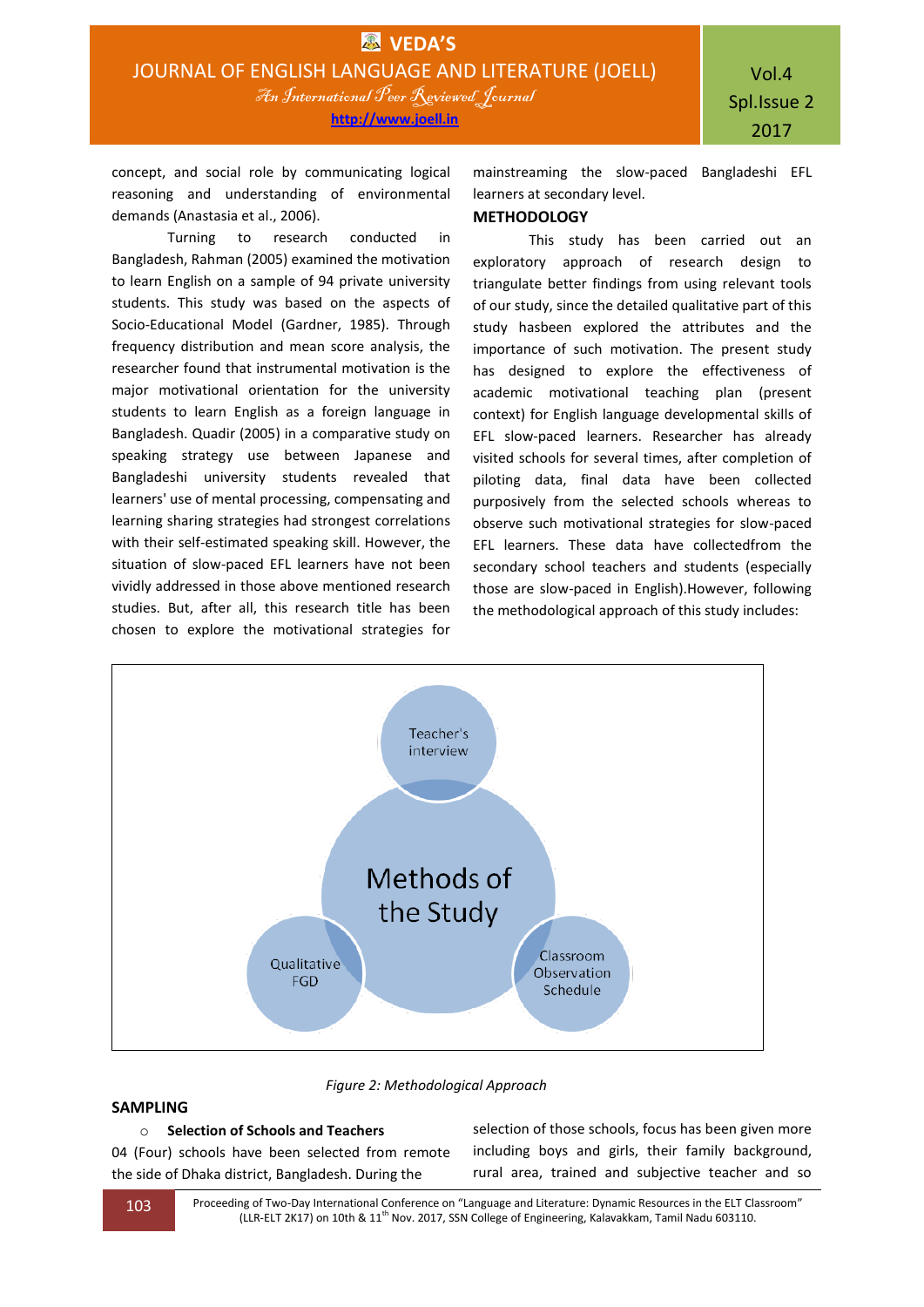on.To collect data from the English teachers, researcher hasselected two (02) English teachersin each school so that from 04 schools, I have got 08 English teachers.

#### o **Selection of Students**

10 students have been selected in each school for focus group discussion (FGD), where students have been selected purposively (those academic records are very poor, under or around 40, including learners of low merit level and various backgrounds likethose are reluctant to learn English and so on) from 04 selected schools of class 10. Moreover, 3 (three) classroom observations have been done in a same class of all students in each school where teachers followed some motivational strategies.

#### o **Level of Students**

The learners of ages ranging from 15 years to 17 years have been purposefully selected from 04 public and private sector schools of outer Dhaka district. The given numbers of English teachers have been selected from the same schools.

In addition, motivational strategies of slow-paced EFL learners have been identified from their previous academic record and teacher's opinion to conduct of this study. Purposive sampling technique has been applied to collect data from ten learners for FGD and eight (08) teacher's interview of the 04 selected schools. The same teachers are informed previously to involve themselves in motivating the selected slow paced learners for classroom observation.

*Table 1: Research tools, participants, sample size, sampling and data analysis technique at a glance:*

| Research Tools                          |     | Participants                   | Sample Size                        | Sampling  | Modes of Data Analysis   |
|-----------------------------------------|-----|--------------------------------|------------------------------------|-----------|--------------------------|
| Semi-structured<br>Interview<br>Teacher | for | <b>Teachers</b>                | $4x2=08(T)$                        | Purposive |                          |
| Class Observation                       |     | English Class room             | $4x3=12$<br>classroom<br>(grade-x) | Purposive | <b>Thematic Analysis</b> |
| <b>FGD Guideline</b>                    |     | Learners<br>Selected Classroom | $4x10=40$ (L)<br>$4x1=4$           | Purposive |                          |

#### o **Tools used for Data Collection**

Data have been collected through interview guideline for Focus Group Discussion, individual English teacher's interviews, as well as classroom observation schedules in the above mentioned selected institutions. The proposed data collection tools and their attributes are given bellow:

One(01) research interview questionnaires for teachers, one (01) FGD guidelines for slow-paced EFL learners and one (01) observation schedule have been used to conduct this study. These are-

- 1. Classroom Observation Schedule (According to objective- 01& 03)
- 2. Semi-structured interview questions for Teachers (According to objective -02)
- 3. Focus group discussion for Slow-paced learners (According to objective- 02& 03)

#### **DATA COLLECTION PROCEDURE**

All the interview questions for teachers, FGD clues and guidelines as well as observation schedules were set to obtain information about how motivational strategies are followed and to explore such attributes of motivational strategies. However, data have been collected through developed questionnaire from teacher's interviews and focus group discussion from slow-paced EFL learners' opinion and a real classroom-setting observation schedule which have been designed for the study. Classroom observation schedule is used to extract the real class room scenario of motivational strategies for the slow-paced EFL learners where the role of the teachers and the involvement of the students are revealed. Actually researcher has got the genuine result or researcher's perception through the observation where before entering the class researcher has explained about some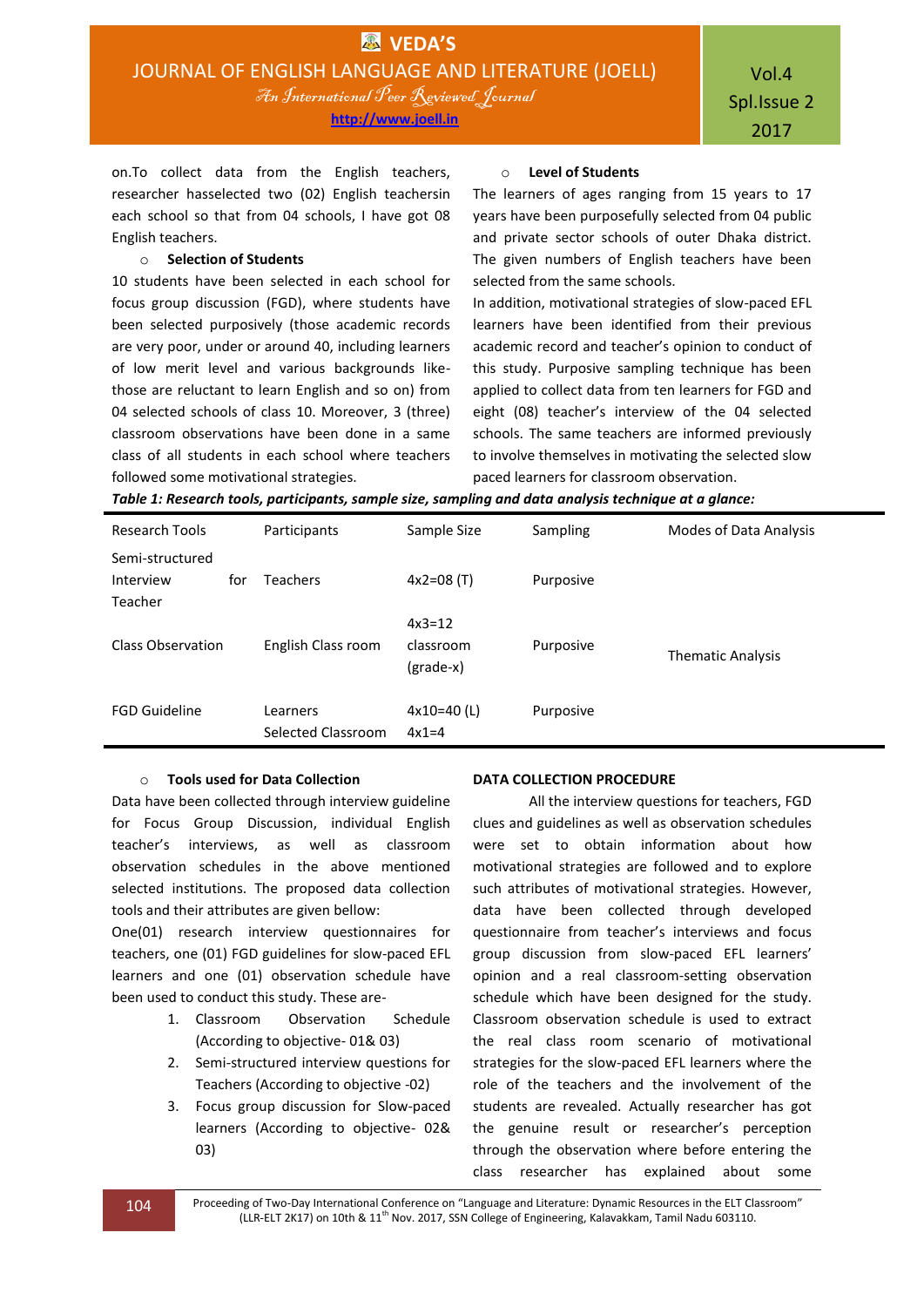motivational strategies to provide some strategies to the slow-paced learners. Then researcher has got the genuine result whether slow-paced learners can keep pace with the mainstream learners. Moreover semistructured interview questionnaire for the teachers and FGD guidelines have been used for students to obtain the real scenario of motivational strategies for slow-paced EFL learners in their English classrooms. Actually from focus group discussion the researcher has got the chance to check the validity whereas from teacher's interviews researcher has got the formal data. Simultaneously, from observation schedule the researcher can check the reality what is happening actually. After gathering data from all tools, thematic analysis have been followed where a general interpretation has been drawn. Thus, these are the process of collecting data of this study. **Table 2:**

#### **RELIABILITY AND VALIDITY**

The strength of a research depends on its reliability and validity. In this study, researcher has tried to validate the data according to the demand of the study and the presentation or interpretation participants' thought and perception. Researcher has collected data from reliable sources where researcher has taken consent from the English teachers and school headmasters. To assure reliability and validity, data triangulation is important to confirm the findings or outcomes. To conduct this exploratory design researcherhas triangulate teacher's interview, classroom observation and focus group discussion to enhance the exact findings.

#### **SCAFFOLDING OF THE STUDY**

| <b>Research Objectives</b>                                                                                                 | <b>Tools</b>                                                        | Data Source                    |  |
|----------------------------------------------------------------------------------------------------------------------------|---------------------------------------------------------------------|--------------------------------|--|
| To explore the context of<br>1.<br>EFL slow-paced learners                                                                 | Classroom Observation schedule                                      | Slow-paced learners & teachers |  |
| To determine the<br>$\mathcal{P}$<br>motivational strategies for<br>slow-paced learners                                    | Interview questions for Teachers &<br><b>Focus Group Discussion</b> | Teachers & slow-paced learners |  |
| To describe the<br>3.<br>effectiveness of these<br>motivational strategies<br>for mainstreaming the<br>slow-paced learners | <b>Focus Group Discussion</b>                                       | Slow-paced learners            |  |

# **FINDINGS AND DATA INTERPRETATIONS**

This study explicated all the information and evidence congregated for the study. The main themes based on the objective are exploring the context, some motivational strategies and effectiveness for mainstreaming. These findings are convenient to generalize overall in Bangladeshi context but it is basically presented according to the exact purposive sampling area for this study. The detail findings are described below according to the triangulation of tools with themes and following three objectives.

#### **FINDINGS FROM CLASSROOM OBSERVATION**

During the classroom practice observation, the main focus was upon teachers providing motivation to the slow-paced learners. Researcher has selected four schools and four English classrooms where both normal and slow-paced learners were presented. In each school three English classrooms have been observed. Before doing observation, researcher informally asked the teachers who are the slowplaced learners (as mentioned before: not psychologically impaired but academically weak especially in English). Therefore all the activities are specially related to the slow-paced learners that have been taken into account. Finally the classroom activities have been divided into two separate segments. One is to observe the role of teachers (where the teachers are using motivational strategies to the slow-paced learners) and the other one is the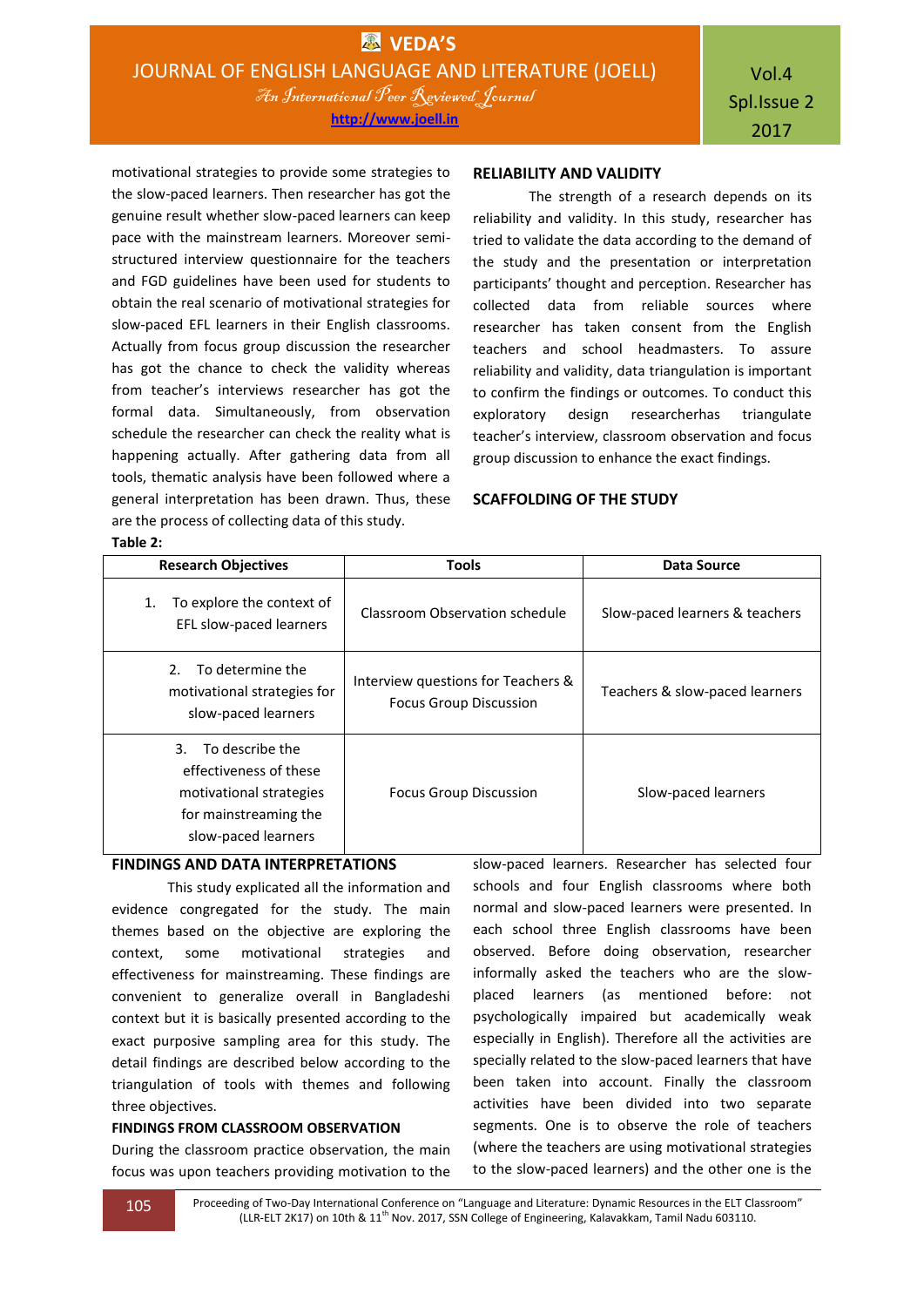# Vol.4 Spl.Issue 2 2017

role of the students (active participation as well as their improvements). In this report both segment's role have described coherently. In that particular classrooms, the main focusing area was the role of teachers (how the teachers were taking care to the slow-paced learners and providing motivation to them; as we told the teacher to follow some strategic approaches of motivations) as well as the role of the both the normal and the slow-paced learners(as the researcher know before who are the slow-paced EFL learners). The key terms are identified according to the teacher's classroom behavior, supportive classroom atmosphere, classroom management and sitting arrangement, the way feedback is given as well as the participation and the improvements of slow-paced EFL learners.

# **TEACHERS' ROLE**

After entering the class, researcher has found that the teacher has designed his or her class according to the lesson. From most of the observations (12 Classrooms observation) researcher has found that the teacher has started the class with a nice and warm introduction. Then there have some significant differences among their practices. Some teachers have motivated only the normal learners but some teachers were taking extra care both the normal and slow-paced learners as the researcher informed the teachers about some motivational strategies. Then most of the teacher's classroom behaviors were so positive, actually they were trying to show off their class with a good performance but some were not. Then the teacher asked some of the back bench students to read out the text aloud. Simultaneously the students were trying to identify the English new words from the text and the teacher had written those new words on the blackboard with its meaning and asked the students (both normal and slow-paced learners).Then the slow- paced learners have read out the new words from the textbook as well as matched the new words with the meaning from the blackboard and finally the teacher had instructed them to write down the given word on their note book. Then the teacher dictated the students to cross check with each other.

After twelve (12) English classrooms observations, researcher has found that most of the class started with a warm introduction. According to

observation schedule,one of the key point was "Teachers' classroom behavior" for motivating the slow-paced learners. Classroom behavior was quite positive in some class but some other teachers were just focusing only the normal learners those are attentive and promptly responded. The other key term -'supportive classroom atmosphere' was positive but not for all the slow-paced learners as researcher mentioned the teacher to follow some motivational strategies. Some peer work and group work were done by both normal and slow-paced learners but most of the slow-paced learners were so absent minded and worked slowly. Moreover,"restated questions, giving clues, expressing different ideas with examples"were happened in that classrooms but normal students were focused primarily because they were so active in class performances. Sometimes slow-paced learners were also involved as their teacher dictated to solve the task. The other key term of observation schedule was the "selection of learning resources and class activities using motivation". However most of the teachers were using textbook,involving the students' with group work and peer work which are done by all the students during involving them in classroom activities. Besides it has also been observed by the researcher that normally slow-paced learners were sat down in the back. They did not respond frankly and promptly while teacher restated the questions. Thus "the way feedback was given" sometimes positive or sometimes negative to the students. But they are still slow as they are not well aware of improving their English skills because they responded reluctantly. It was the first day of classroom observation on most of the schools. But the scenario has been changed day by day. Whenever, researcher has visited  $2^{nd}$  and  $3^{rd}$  day of same classroom observation, observed that teachers were trying to motivate the slow-paced learners as well they are much spontaneous rather  $1<sup>st</sup>$  day's observation. According to our observation the oral incentive training has positive effect to developing the competency of slow-paced learners.

### **STUDENTS' ROLE**

It is considered that students are the central part in a classroom. Basically students are trying to do everything according to the instruction of their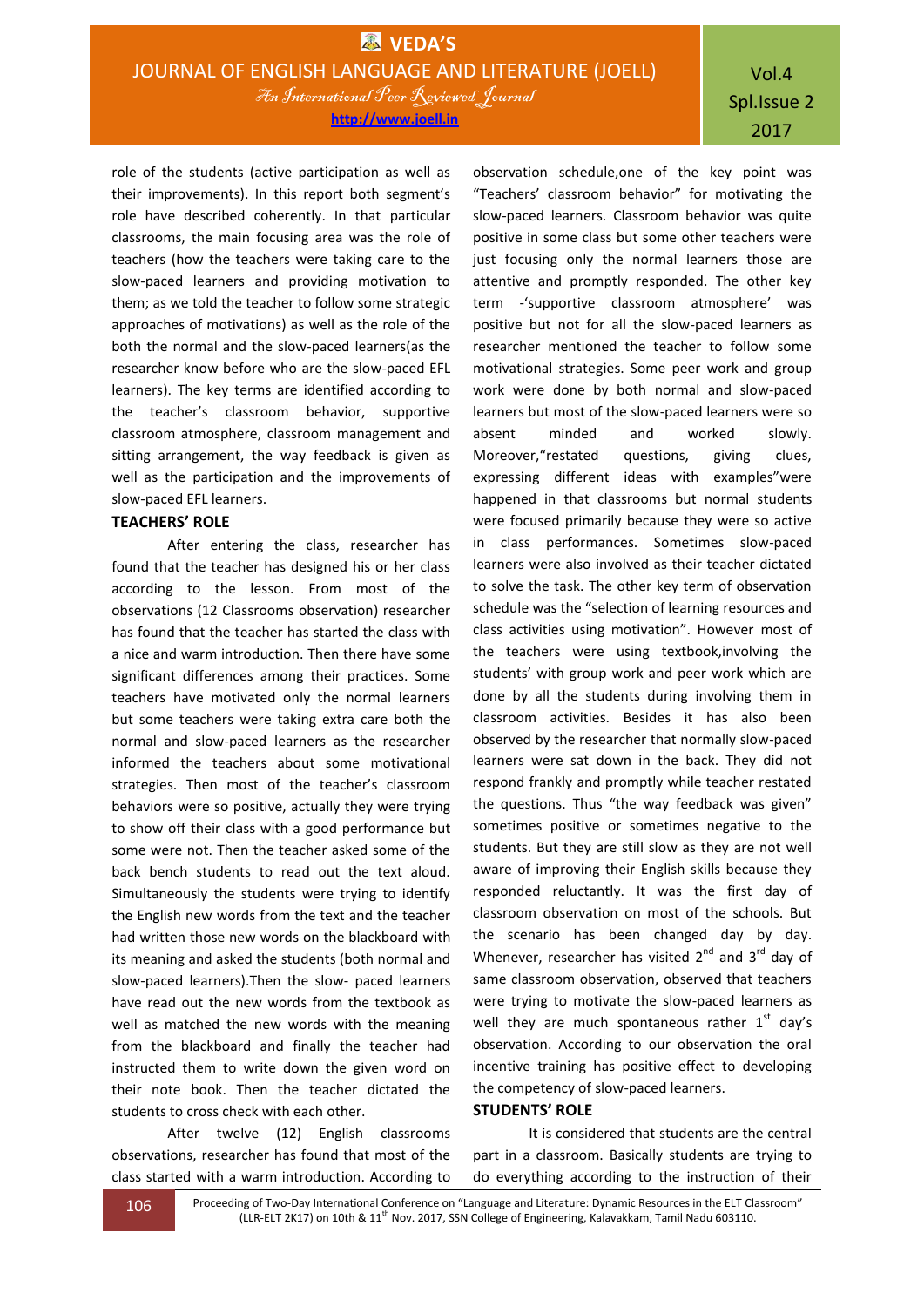Vol.4 Spl.Issue 2 2017

teacher. Various activities of the students have been noticed from the classroom observation. Students participated with their co-partner after getting the instruction from the teacher. At first, the teacher dictated them to read silently a text. Then at a certain time later teacher asked them to find out the difficult words or new words. Even they also practised peer work, group work and individual work. It has been observed that the role of the normal students were very prompt than the slow-paced conventional students. In that particular group work, some of the slow-paced learners were inactive and there had no special attempt for them from the group. They simply sat with opening the text-book and when the teacher moved around to their group, at then they tried to show off that they were engaging with their given tasks but actually did not ask any question or shared their problems about that particular task to their teacher. At that time, when the teacher asked question to any of an individual slow-paced learner; then they opened their mouth reluctantly. But a few of slow-paced learners asked question eagerly to their teacher. Even, it has also been found that from the each group of the students who can pronounce or speak well they always try to become the leader of that respective group.

After solving the task, the teacher dictated them to cross-check their understanding to each other. But after finishing their task, teacher could not check all the students' tasks (specially the slow- paced learners; as researcher instructed the teacher to provide some motivational strategies to them). When the teacher had written answer on the black-board then they matched these words with their own answers. In that particular class the researcher observed that there was no scope to check the spelling mistakes of individuals. But after their reading text and answering the questions they read out their answers that they have also got motivation to learn English. Such kinds of motivational strategies were used that could help to promote their English language competencies.

## **FINDINGS FROM THE TEACHERS' INTERVIEWS**

To explore the context of motivational strategies for slow-paced learners a semi-structured interview questionnaire has been used for the teachers. The content of the interview questions have been related to their current practices including motivational strategies and how much effective those strategies for the slow-paced learners. In total eight (08) numbers of English teachers have been interviewed for our study. Teachers' have expressed their similar opinion about some questions (like who are the slow-paced learners, what are the motivational strategies which teachers are using in classroom, in which way they provide feedback to the slow-paced learners, what are the difficulties teachers face and so on). The findings from the teacher's interview are mentioning below:

# **CONSIDERING SLOW-PACED LEARNERS**

According to the teacher's interview slowpaced learners are considered as the students who consistently fail to obtain good grade they are treated as slow-paced learners. Although such types of slow-paced EFL learners have lack of attention in learning English, but some students try to pay attention to learn English. Moreover, some motivational strategies are followed in the classroom to enrich their concentration and enthusiasm for learning English. Though they are now in grade 10 but still they are facing some challenges for basic language skills of English.

# **DIFFICULTIES FACED BY THE TEACHERS WHILE TEACHING ENGLISH**

Most of the respondents have expressed that they face difficulties while teaching English because there are some slow-paced learners who do not have the knowledge of basic language skills. But some others cannot get family support, or social support. During the class period teachers cannot motivate all the students because of time consumption. In each class, there are more than hundred students so that teachers cannot facilitate all the students equally. Even teachers cannot solve all the students' problem within the short period of time.

One of the teachers said,

"I get bored while teaching English to the slow-paced learners. They are always absentminded. They do not want to participate spontaneously in the given task. Even they do their class-work very slowly and most of the time they do not understand what their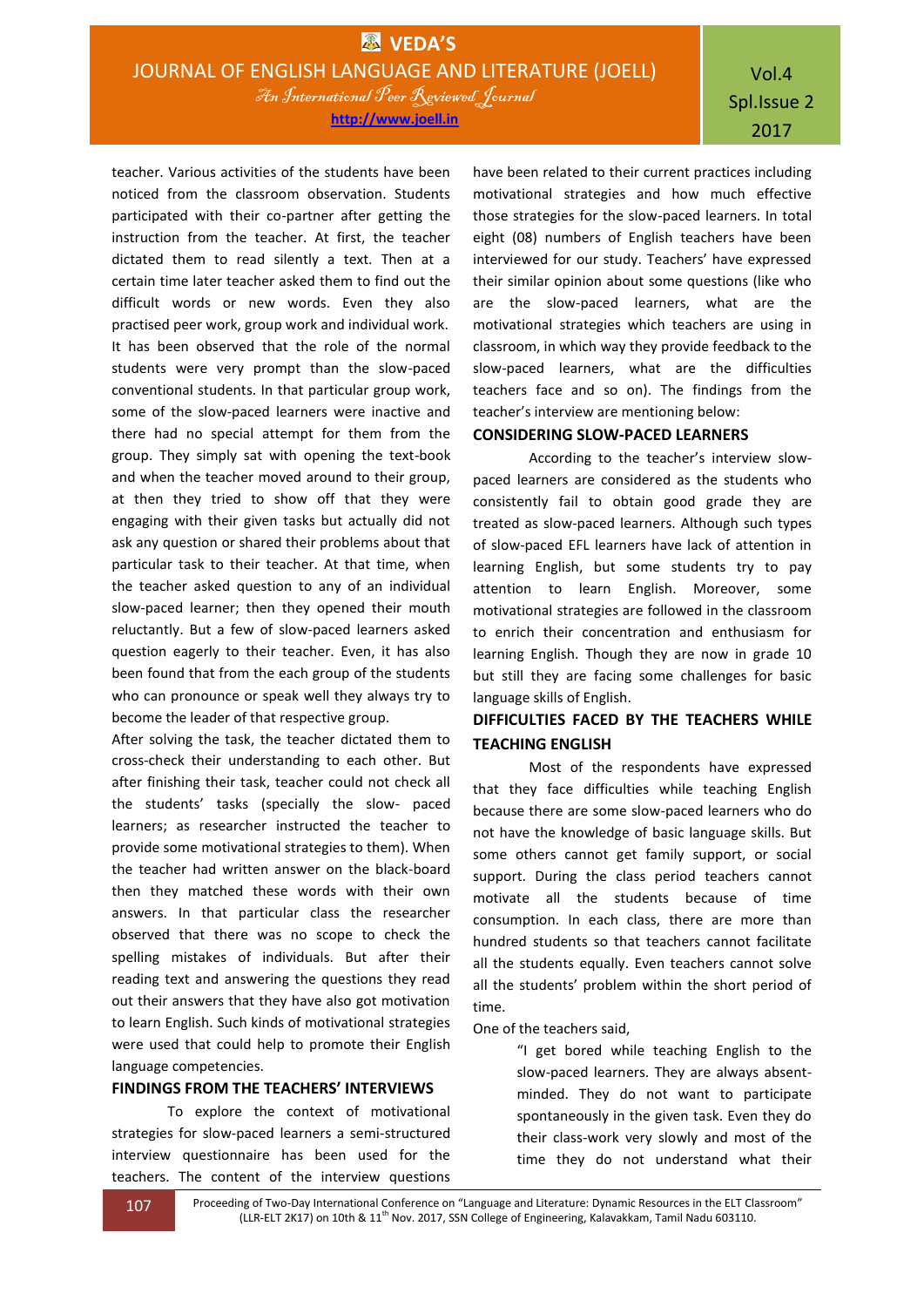teacher has actually dictated. They feel shy to express their trouble to the teachers."

One of the other teachers said,

"When I deliver my speech in English but a few students can understand my words because their listening competency is very low. Most of our students are weak in speaking and listening. Above all, they are unwilling to study English. However, the context of our education system needs to reshape."

## **MOTIVATIONAL STRATEGIES**

To fill out the second objective of this study, researcher has found that most of the teachers use motivational strategies for slow-paced learners like showing picture, word-game, audio-visual materials, group-work, peer-work, role-playing, translation for make them understandable, clapping or positive feedback and monitoring the slow learners. Sometimes teachers teach English by repeating concepts, inspire the students to memorize, sometimes use easy words.

# **EFFECTIVENESS FOR MAINSTREAMING**

The third objective of this study is to describe the effectiveness of motivational strategies. From teachers' interviews researcher has tried to meet up this goal by asking question to the English teachers. According to the teachers' interviews, during the class motivational strategies are used in the class but these are not so much effective as slowpaced learners are not conscious about learning English effectively so that they can compete with the mainstream learners. Although some slow-paced learners are trying to achieve their target but their inner capacity does not support them. But they can improve themselves day by day.

One of the teachers said,

"If slow learners get inner motivational support of course; it is not impossible to keep pace with the mainstream learners through working."

The other teacher said,

"I think if they are motivated properly, then they will improve gradually but not keep pace with the mainstream learners."

Another opinion from the four teachers; they said that-

"If slow-paced learners get enough motivational supports, then they can keep pace with the mainstream learners but the reliability should be taken by the teachers. Because teachers need to motivate them".

# **TEACHERS' EXPECTATION**

Most of the teacher said that they need proper teachers' training to improve slow-paced learners' English developmental skills, need-based curriculum, to get smart salary structure, to need parental influence as only within 30 to 40 minutes, a teacher cannot improve the quality of a slow-paced learner or cannot facilitate the slow-paced learner. However, proper allocation of time is needed especially for the slow-paced learners. Also taking extra steps for rural students from the policy makes of government, by going to their house to discuss with their guardian and motivate students; also they have to practice a lot. Moreover, exam system should be changed to improve slow-paced EFL learners.

# **FINDINGS FROM FOCUS GROUP DISCUSSION**

A range of focus group discussions have been carried out with the students. Some important information have found from the FGD with the students. Researcher has selected 40 (forty) slowpaced learners from 04 (four) selected schools based on some parameters. Such as their age group, spontaneous reply, family background, opportunities (e.g. private tutor, teacher's cooperation, family support, self-esteemor motivation etc.), gender, academic result and so on. Those are mentioned below:

# **EXPLORING THE CONTEXT**

- o Most of the slow-paced learners do not enjoy English because it is considered as very much complicated subject to them. As English is not our mother tongue.
- o Some contents depend on their age or mentality but most of the slow-paced learners like cartoons, picture illustrations, movies, stories related to their text and so on.
- o Some difficulties they face such as- using correct grammar, making translations and word meaning;as English is a complex and boring subject to them, getting tough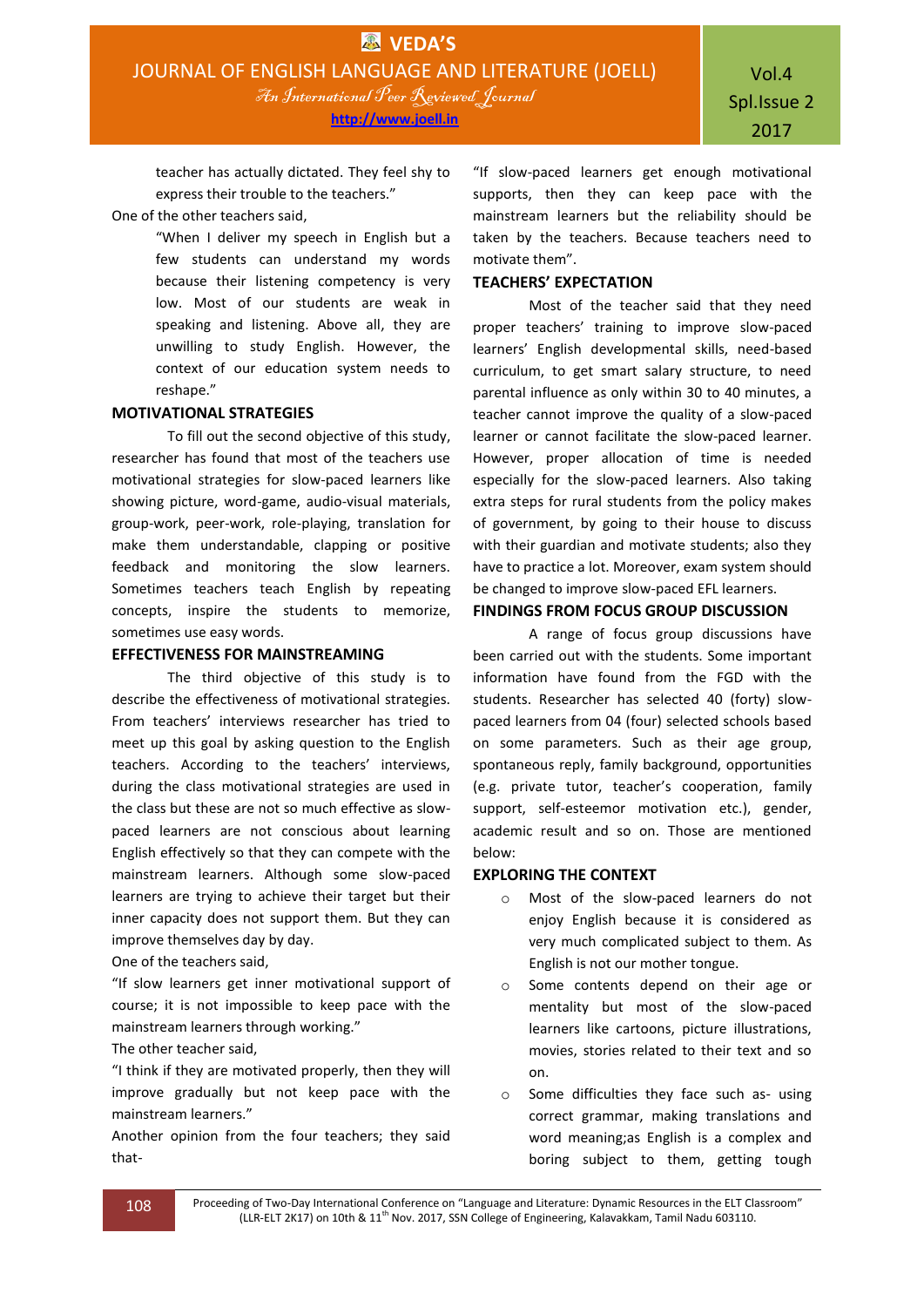situation for accurate pronunciation and most of the time they feel difficult to remember new words.

# **MOTIVATIONAL STRATEGIES**

According to the second objective of 'determination of motivational strategies', researcher has followed the theme of 'motivational strategies'where has found two aspects of motivational strategies such as a) strength and b) weakness. In this study slow-paced EFL learners discussed about both positive and negative sides. These are mentioned below:

# **STRENGTHS**

- o Teacher's motivation, family and social supports: Most of the slow-paced learners said that they need some motivations from their teacher, private tutor or family members.
- o Positive feedback: Sometimes teacher's good comment, praising or clapping, getting good marks, group works, teacher's positive behavior and frankness, cooperation etc. make them happy and so much motivated. That is why teachers sometimes show caring but sometimes show ignoring or negative attitude to improve the competency level of slow-paced learners.
- o Giving activities: Sometimes teacher motivates them by doing cross checking among themselves, clapping for weak learners when they can respond the correct answers.But some teachers provide feedback by rechecking their activities and giving directions, sometimes provoking them.

**Table 3:** Group responses about 'what are the motivation that you get from classroom activities' from slowpaced learner's focus group discussion.

| <b>FGD</b>       | Responses about 'motivation that students get from classroom<br>activities'                                                                                                                               |
|------------------|-----------------------------------------------------------------------------------------------------------------------------------------------------------------------------------------------------------|
| FGD <sub>1</sub> | "Teacher's good comments, positive feedback, support, group<br>works motivate us".                                                                                                                        |
| FGD <sub>2</sub> | "our English teacher is so cooperative that we try to follow his<br>instruction for doing activities to learn English and that make us<br>motivated"                                                      |
| FGD <sub>3</sub> | "teacher's caring, extra attention for us and positive attitude<br>motivate us"                                                                                                                           |
| FGD <sub>4</sub> | "sometimes teacher's style of teaching motivates us but<br>sometimes we feel scare when teacher provides us negative<br>feedback like rebuking, giving extra tasks, or getting poor marks<br>in the exam" |

# **WEAKNESSES**

- o Do not pay attention to the slow-paced learners: Most of the teachers do not monitor slow-paced learners' progress, it seems that teacher is always giving priority to the good-skill students as slow-paced learners cannot understand or respond promptly.
- o Some of the teachers do not provide feedback to the slow-paced learners because they think this student is always weak in English at my class so no need to support him/her.
- o Slow-paced learners do not show their interest about learning English. For that reason teachers do not enjoy to teach them patiently.

## **EFFECTIVENESS FOR MAINSTREAMING**

- o Motivational strategies have positive effects according to the opinion of slow-paced learners.
- o If they get much love, care and cooperation from the teachers, then they can keep pace with the mainstream learners but some other think that they may improve themselves but cannot like the mainstream.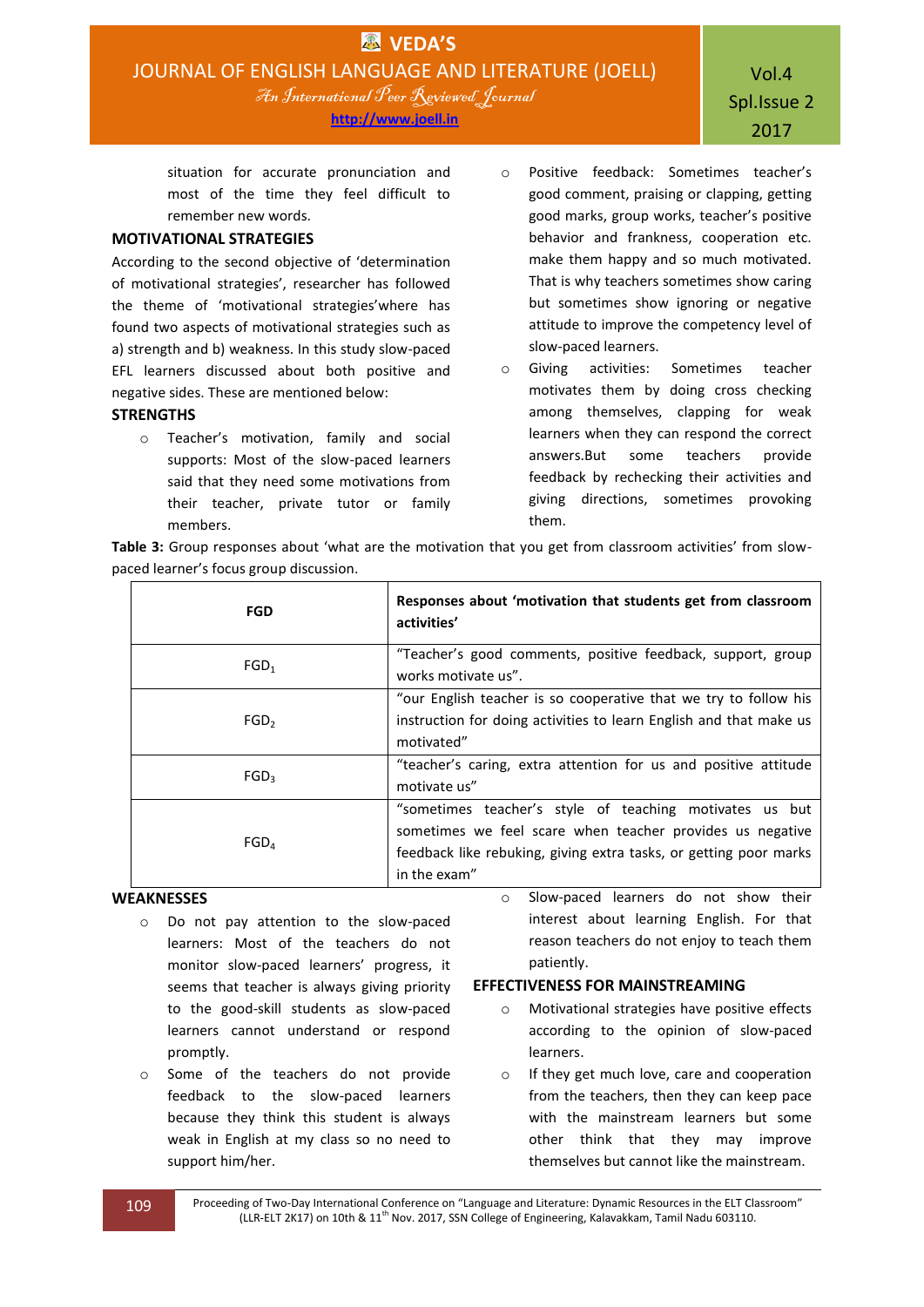Vol.4 Spl.Issue 2 2017

o Slow-paced learners have to keep faith or be confident on their own capacity that one day they could achieve success.

**Table 4:**Another group responses about "how could you overcome such challenges" from slow- paced learner's FGD (focus group discussion).

| FGD              | Responses about 'overcome such challenges'                                               |
|------------------|------------------------------------------------------------------------------------------|
| FGD <sub>1</sub> | "if we practice more then we can overcome our barriers"                                  |
| FGD <sub>2</sub> | "we need much love, care and cooperation from the teachers as well as<br>family support" |
| FGD <sub>3</sub> | "creating scope for English speaking habit and our phobia should be<br>removed"          |
| FGD <sub>A</sub> | "Following teacher's instructions time to time"                                          |

Table 5: Another group responses about "their opinion if they get enough motivational supports" from slowpaced learner's FGD (focus group discussion).

| FGD              | Responses about 'if get enough motivational supports'                                                                     |
|------------------|---------------------------------------------------------------------------------------------------------------------------|
| FGD <sub>1</sub> | "if we get enough motivational supports then we can keep pace with the<br>mainstream learners because we are ignored now" |
| FGD <sub>2</sub> | "we need support from friends, classmates and teachers so that we can<br>improve learning English"                        |
| FGD <sub>3</sub> | "we also need to be conscious about keeping pace with the good-skill<br>learners"                                         |
| FGD <sub>4</sub> | "motivational supports, teacher's cooperation and our dedication can<br>make us as mainstream learners"                   |

# **RECOMMENDATIONS FOR OVERCOMING CHALLENGES FROM FGD**

This study explores that motivational strategies for mainstreaming slow-paced EFL learners are related to some important factors. From focus group discussion most of students said that they need to-

- o Practice more; because everyday practice can make them capable with mainstream learners
- o Dedicate properly; slow-paced EFL learners said that they do not dedicate themselves to learn English as normal students because their teacher sometimes motivates only the front bench learners.So proper dedication can make them as normal learners.
- o Scope for English speaking habit; School authority should provide the opportunity of necessary supplementary speaking opportunity such as debating, English spoken practice club, English quizmaster for the students. Then slow-paced learners get the motivation from these.
- o Provide extra care and motivation; Teacher should emphasize also the slow-paced learners. They do not have to feel boring or hopeless. If teachers' pay attention, provide extra care and motivation to the slow-paced learners, then they can naturally improve themselves as normal learners.
- o Read English newspaper regularly; slowpaced learners should build the habit of reading English newspaper regularly. By thoroughly reading they can get rid of from the scarcity of English.
- o Follow teacher's suggestions; for overcoming such challenges and phobias they need to concentrate on teacher's comment. Because teachers know how to motivate such kind of slow-paced EFL learners.
- o Give more times; for practicing more they have manage extra time and thus slowpaced learners can keep pace with the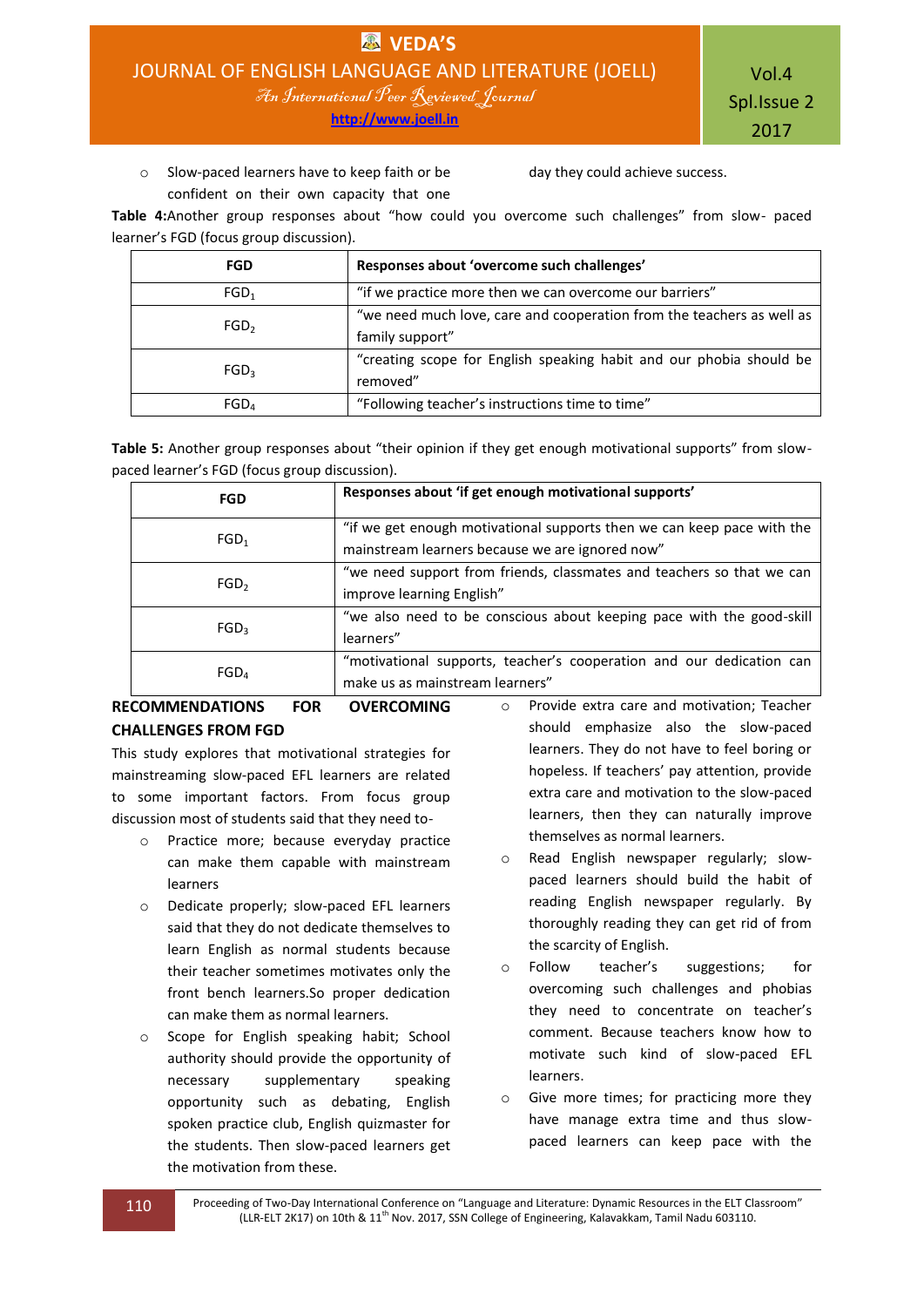mainstream learners. Without practice a lot, no one can improve.

o Stop teacher's partial biasing. Most of slowpaced learner's said that teacher's partial importance is highly noticeable. Even the mainstream learners are so spontaneous for that particular teacher's class. However, it should be stopped.

From the focus group discussion the students expect that systematic and appropriate support from school level to family level help them to achieve their goal overcoming their barriers. From teachers' interviews, teachers believe that those who are weak in English they are also academically weak in other subjects. According to the findings of the study most of the slow-paced EFL learners are dependent on their teacher for developing English and they feel the crisis of supporting learning materials. Even most of them have no chance to practice English outside the classroom where they think the self-directed English practicing is very important to develop their English competency. Even they need enough motivational support from the teachers, private tutor, guardians as well as friends those are generally good at English. Family environment and friends can play a dynamic role in developing English. From these sources the students can get support instantly. But these sources do not encourage our learners for their self-directed English learning.

This study has also found from focus group discussion that teachers think that parents should play a vital role to develop their English of their children at the early stage with offering the chance of using other English materials beyond the textbook. They will encourage them to learn new words and make new sentences.

## **DISCUSSION**

Researcher has summarized the findings related to the research objectives, reviewed literature and conceptual framework. Finally all data have been presented and interpreted according to research objectives and themes. The interpreted data show many underlying facts which are related to motivational strategies for slow paced learners. With a few previous literatures, our study identifies similarities from findings. According to the objective two (02), the major findings from the study were

based on teacher's opinions. Most of the teachers opined that slow-paced learners are academically slow; especially English and all subjects but they can fit neatly at normal schools. The findings of the study similar to those studies by (MacMillan, Gresham, Bocian & Lamberts,1998). Teachers are also believe that slow-paced learners are academically poor in their performance and their cognitive level does not work properly that is why they are identified as dull or below the average children. The similar finding has also found in the previous literature conducted by (Lowenstein, 2003).

Moreover, according to the objective 02& 03; from focus group discussion, slow-paced learners opined that if they are confident and dedicated enough then they can keep pace with the mainstream learners. However, this finding has also merged with the related research discussed by O'Malley and Chabot (1990), Oxford (1990), and Wenden (1991).

According to objective 01 and 02; from FGD and classroom observation the finding reveals that, sometimes teacher's behavior is not well accepted. Because teachers are giving priority only the front bench learners. The weakness from FGD, researcher has found that teachers do not provide positive feedback or behavior as teachers think that they are always slow, that is why they do not need any normal behavior. This finding has also relevancy with the reviewed literature by (Anastasia, Elein, & Effie, 2006; Shaw, 2008).

## **LIMITATIONS OF THE STUDY**

The study has been conducted in a small group which represents the overall scenario of Bangladesh. For getting the actual information researcher could cover some other divisions. But the time duration was not in hand. Even researcher had taken huge time to identify who are the slow-paced learners before piloting. Another limitation of the study is that researcher had observed eight classrooms without informing to the teachers about such kind of motivational strategies for the first time. But after not getting sufficient data, researcher revisited the classroom again and provided some tactics about motivational strategies. Then researcher has observed twelve classrooms and most of the school teachers have cooperated where have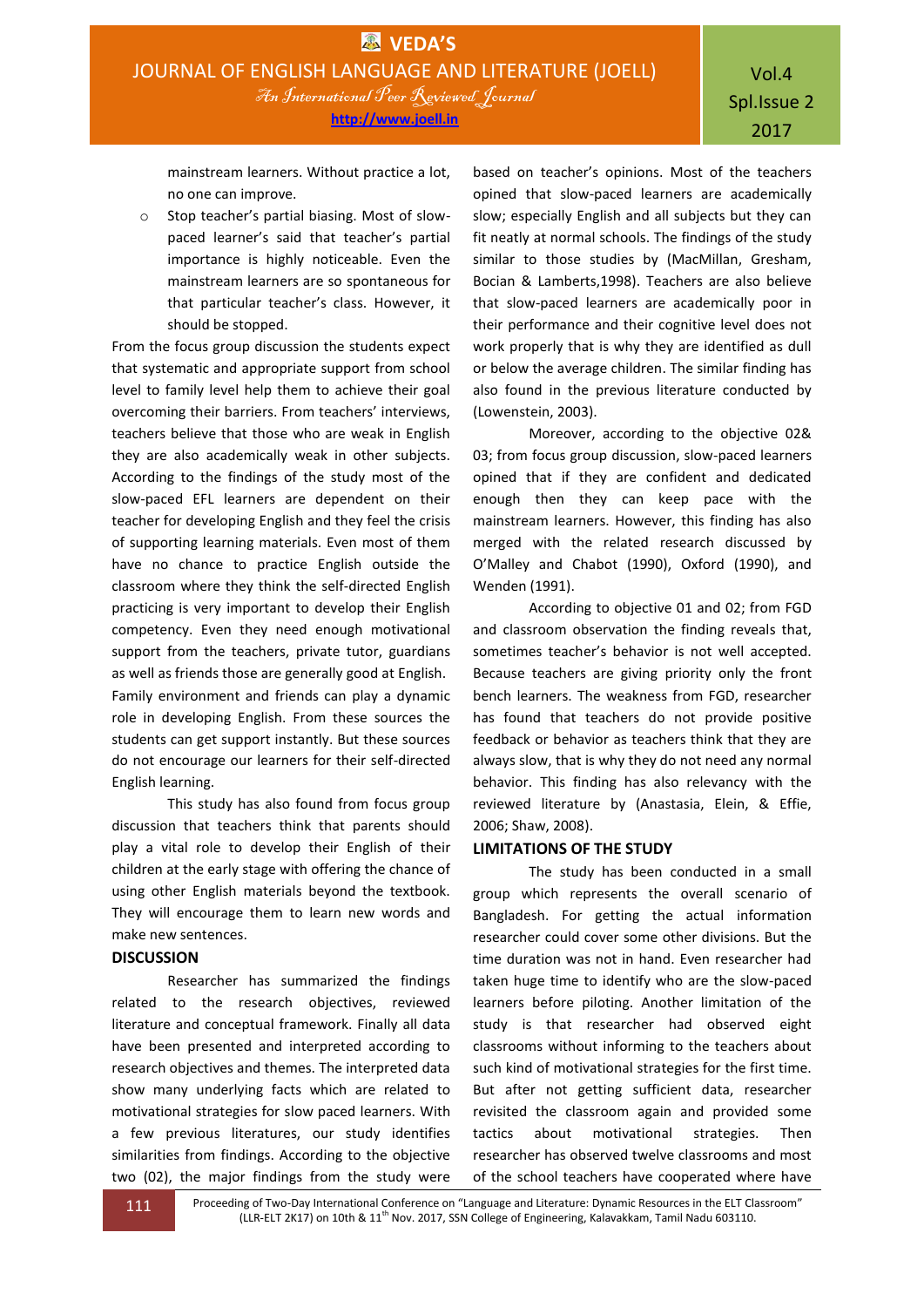**http://www.joell.in**

found the scenario whether slow-paced learners can keep pace with the mainstream learners or not. But during the period of oral incentive training, some teachers felt boring and it seems unnecessary to them to get the incentive training from researchers. But the limitation is only 3 classrooms observationsin each school are not sufficient to identify the effectiveness of motivational strategies for mainstreaming the slow-paced learners. However the limitation is within the third objective of this study which is to describe the effectiveness of these motivational strategies for mainstreaming slowpaced learners; researcher has drawn a generalized view because if researchers could arrange a taskbased assessment or small group tasks with evaluation then could reveal the concrete result. Besides due to time constraints, lack of institutional supports hinder to continue such kinds of assessments.

#### **RECOMMENDATIONS**

Based on research findings and discussion on emerging factors resulting from the evidence of gathered data, researcher has formulated recommendations for future actions.

#### **RECOMMENDATIONS FOR TEACHERS**

- o Proper teacher's training is needed to improve slow paced learners' competency. Such kind of incentive training should provide to the English teachers. Even necessary training should be arranged for the teachers. According to the demand of slow-paced learners' competency and level, need based and effective curriculum is needed.
- Teachers should be active and updated. Necessary teaching learning materials should be available in the school to motivate the slow-paced learners and teacherstudent's ratio should not be exceeded from the logical limit.
- o As slow-paced learners are academically slow so that teachers should take extra care for them. Teacher also provide motivation in each class so that they can improve. Even teacher should not feel hopeless. Teacher has to play the vital role to motivate them.

#### **RECOMMENDATIONS FOR FAMILY**

- o Parental influence is mandatorily needed. As only within 40 mins class duration; a teacher cannot improve the quality of slow-paced EFL learners. Hence slow-paced learners can get support from their family.
- o Sometimes in family those are senior members and comparatively having better knowledge in English, they can assist the slow paced learners. After school, family members can corporate and fulfill their queries.

# **RECOMMENDATIONS FOR SLOW-PACED LEARNERS**

- o Slow-paced learners should practice more as their academic performance in not in a satisfactory level. However they need to practice more to improve themselves.
- o Dedication is another important aspect to improve their English competency. If anyone can emphasize more, definitely s/he can do better performance. However, heart and soul dedication is also important which is related to extrinsic motivation.
- o Following teacher's suggestions is a commentary task for all the slow-paced learners to overcome such challenges. As their performance is weak than normal students so they have to follow teacher's comment accurately, then they can go to a better position.

# **CONCLUSION**

It was our hope that this exploratory study can create greater extent awareness and present a logical discussion in Bangladeshi context of slowpaced learners. Thus the findings of the study reveal that according to Bangladeshi context, slow-paced learners need enough motivational supports. Finally, in this study, the purpose has been served by the teacher's interview, observation schedule and focus group discussion. It was the primary assumption that slow-paced learners who are more motivated definitely s/he will perform better than their previous status. It is also important for further research to base on this initial and condensed study and for the ministry of education to develop such guidelines and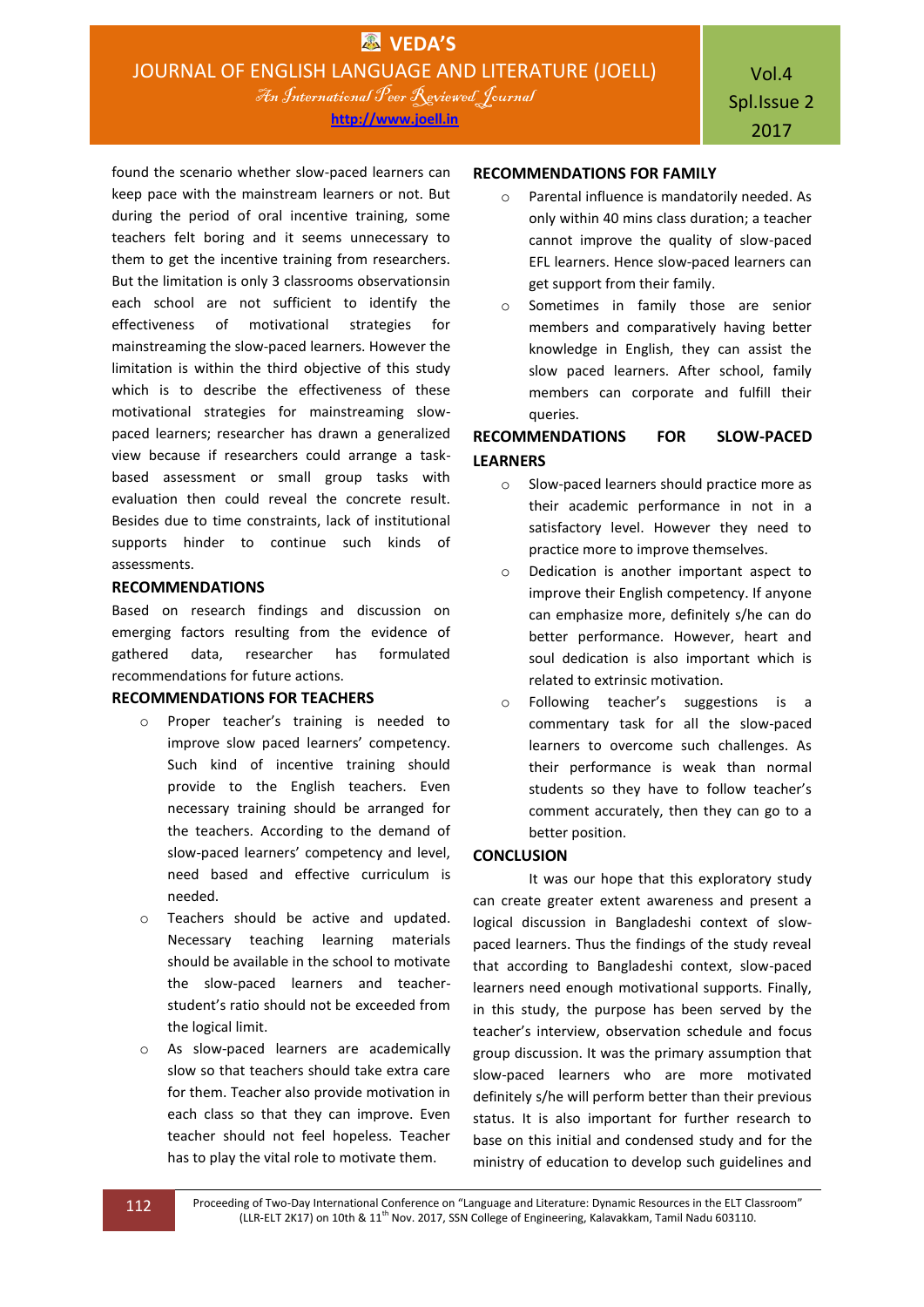**http://www.joell.in**

related findings to enhance teaching in supporting slow-paced learners. Thus the aim of the study convincingly argued that if slow-paced EFL learners get enough motivational supports then they can keep pace with the mainstream learners.

#### **REFERENCES**

- [1]. Ames, C. (1992). Classrooms, goals, structures and student motivation. *Journal of Educational Psychology*, 84, 267-71.
- [2]. Anastasia, V., Elein, D., & Effi, A. (2006). Preferences of students with general learning difficulties for different service delivery modes. *European Journal of Special Needs,* 21(2), 201-216.
- [3]. Bandura, A. (1993). *Perceived self-efficacy in cognitive development and functioning* Educational Psychologist, 28, 117-48.
- [4]. Chomsky, N. (1957). *Syntactic Structures*. Berlin: Mouton & Co.
- [5]. Crookes, G. & Schmidt, R.W. (1991). Motivation: Reopening the research agenda. *Language Learning,* 41, 469-512.
- [6]. Deci, E.L. & Ryan, R.M. (1985). *Intrinsic motivation and self-determination in human behavior*. New York: Plenum.
- [7]. Dornyei, Z. (1994). Motivation and motivating in the foreign language classroom. *Modern Language Journal*, 78, 273-284.
- [8]. Dornyei, Z. (2000). Motivation in action: Towards a process-oriented conceptualization of student motivation. *British Journal of Educational Psychology,*  70, 519-538
- [9]. Dörnyei, Z. (2005). *The psychology of the language learner*. Mahwah, New Jersey: Lawrence Erlbaum Associates.
- [10]. Dörnyei, Z. (2009). *The L2 motivational self-system*. In Z. Dörnyei, & E. Ushioda, (Eds.), Motivation, language identity and the L2 self (pp. 9-42). Bristol: Multilingual Matters.
- *[11].* Dörnyei, Z. and Skehan, P.Language Learning Strategies. *Individual Differences in Second Language Learning*, 607-608.
- [12]. Eccles, J.S. & Wigfield, A. (1995). In the mind of the actor: The structure of adolescents' achievement task values and expectancy-related beliefs. Personality and Social Psychology Bulletin, 21, 215-225.
- [13]. Gardner, R.C. & Lambert, W.E. (1959). Motivational variables in second language acquisition. *Canadian Journal of Psychology*. 13, 266-272.
- *[14].* Gardner, R. C. (1985). *Social Psychology and Language Learning: The Role of Attitudes and Motivation*. London: Edward Arnold
- [15]. Krishnakumar, P., Geeta, M. G., & Palat, R. (2006). Effectiveness of individualized educational program for slow learners. *Indian Journal of Pediatrics*, 73, 135-137.
- [16]. Lescano, A.A. (1995). The remedial English project. *English Teaching Forum,* 33(4). Retrieved 20 January 2009 from

Spl.Issue 2 2017

Vol.4

<http://eca.state.gov/forum/vols/vol33/no4/p40.html>

[17]. Lowenstein, D. (2003). *Understanding and helping the slow learner,* Retrieved from

<http://www.clubtheo.com/momdad/html/dlslow.html>

- *[18].* MacMillan, D. L., Gresham, F. M., Bocian, K. M., & Lambros, K. (1998). *Current plight of borderline students: Where do they belong?* Education and Training in Mental Retardation and Developmental Disabilities, 33, 83-94.
- [19]. Mercer, C. (1996). Learning disabilities definitions and criteria used by state education departments, Learning Disabilities Quarterly, 19, 217-232.
- [20]. Newborg, J. (2005). Examiner's manual: Battelle Developmental Inventory  $(2^{nd}$  ed.). The riverside publishing company.
- [21]. Quadir, M. (2005). Speaking strategy use by the EFL students in Japan and Bangladesh. *Journal of International Development and Cooperation*, 12, 47-62.
- [22]. Rahman, S. (2005). Orientations and motivation in English language learning: A study of Bangladeshi students at undergraduate level. [Electronic version]. *Asian EFL Journal*, 7, 29- 55,
- [23]. Raven, J. C., Court, J. H., & Raven, J. (1977). Manual for Ravens Colored Progressive Matrices (2<sup>nd</sup> ed.). London: Lewis and Co.
- *[24].* Ryan, R. M., and Deci, E. L. (2000). *Self-determination theory and the facilitation of intrinsic motivation, social development, and well-being*. American Psychologist 55(1), 68–78.
- [25]. Shaw, S. R. (2003). Slow learners: Promoting academic resilience for all children. Full day workshop presented to the National Association of School Psychologists annual convention. Toronto, Ontario, Canada.
- [26]. Shaw, S. R. (2005). Slow learners and mental health issues (update). Retrieved from [http://www.](http://www/)The Guidance Channel Zine
- [27]. Shaw, S., Grimes, D., & Bulman, J. (2005). Educating slow learners: Are charter schools the last,best hope for their educational success? *The Charter Schools Resource Journal,* 1(1). Retrieved 20 January 2009 from

<http://www.ehhs.cmich.edu/~tcsrj/shaw4.pdf>

- [28]. Shaw, S. R. (2007). Background of children with borderline intellectual functioning A. K. A. Slow learners. Retrieved from <http://www.shawpsych.com/slowlearners.htm>
- [29]. Shaw, S. R. (2008). An educational programming frame work for a subset of students with diverse learning needs: Borderline intellectual functioning. Interventions in School and Clinic, 43(5), 291-299.
- [30]. Shaw, S. R. (2010). Rescuing students from the slow learner trap. Principal Leadership, 12-16, National Association of Secondary School Principals.
- [31]. Sing, V. P. (2004). *Education of the slow learners.* New Delhi, India: Sarup.
- [32]. Slavin, R.E (2006). *Educational Psychology: Theory and*  Practice. 8<sup>th</sup> ed. 229-230, Pearson Education, Inc.